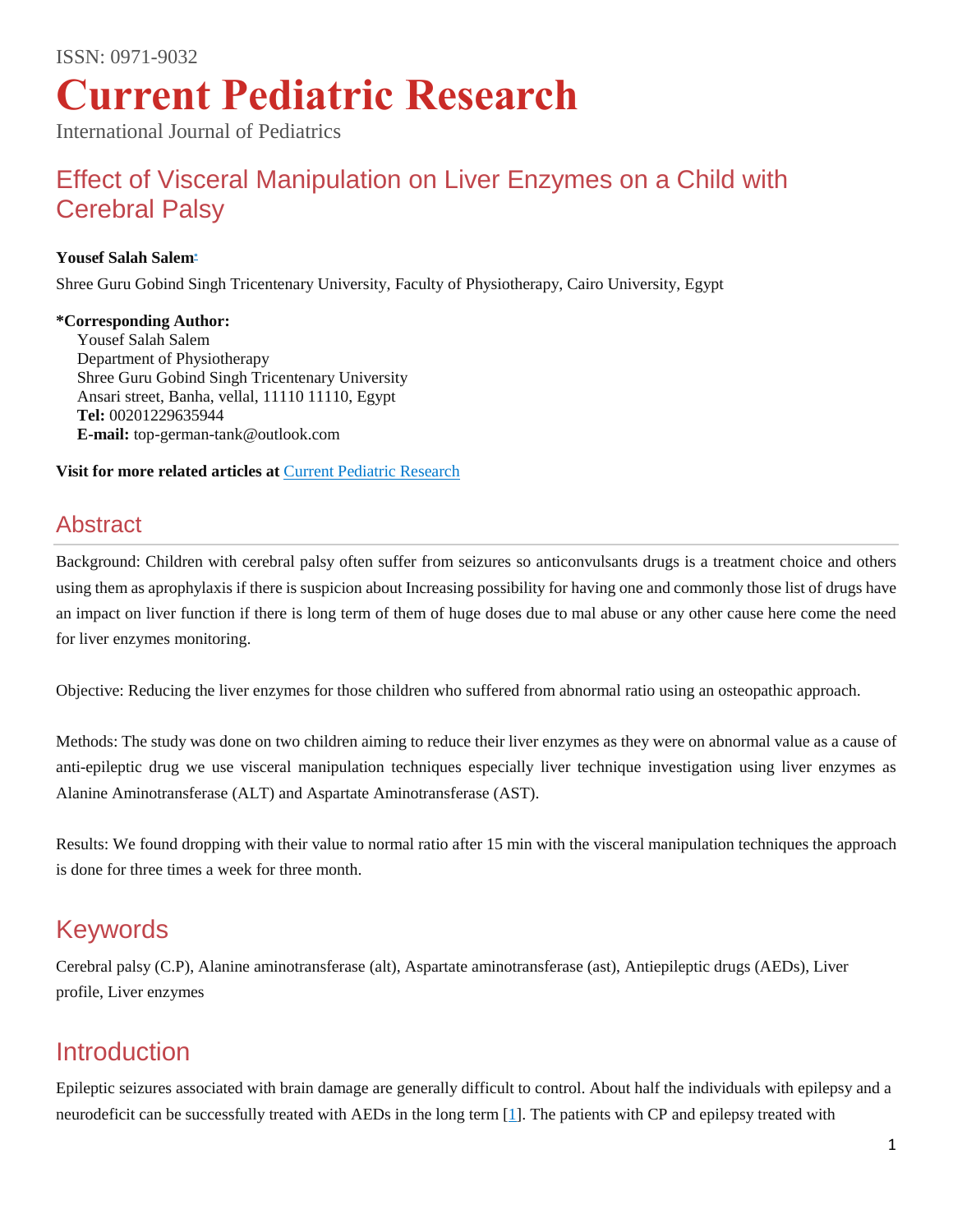antiepileptic drugs, 33 (53.2%) were free of seizures the majority of them on monotherapy [\[2\]](http://www.currentpediatrics.com/articles/effect-of-visceral-manipulation-on-liver-enzymes-on-a-child-with-cerebral-palsy.html#2). The hepatotoxicity induced by antiepileptic drug can lead to death or an acute liver failure which could imperatively require liver transplantation. The hepatotoxicity induced by antiepileptic drug occurs either because of production of reactive toxic metabolite/s or because of induction of immunoallergic reactions. Here came to us the idea how can we can apply a maneuver for helping those children who were under those hepatotoxic drugs whose liver profile was in abnormal ratio we searched for techniques that can improve liver function and restore its normal value even to lesser extent especially if it was hard to G.I.T of the drug or reduce the dose here it come liver manipulation techniques by barrel drench the one who started to give a look to manual therapy linked to internal organs we found lots of interesting techniques we use those for liver especially as the main organ who suffer from the side effect of those drugs. Soft tissue dynamics relate to physiological efficiency and effective homeostatic balance, altered soft tissue mobility both reflect and contribute to poor physiological function and pathological change. Improvement of mobility and restoration or normalization of movement patterns improve the self-regulatory and self-healing functions of the body, thus promoting better function health and well-being.

Communication is vital to health and good function The body has built up some amazing methods and tissues and discovered consider that movement restrictions negatively impact on communication by their chemical, neural, mechanical or otherwise, thus affecting homeostatic balance Remove or reduce these movement barriers and the body will naturally reorient itself towards health and better functioning [\[3\]](http://www.currentpediatrics.com/articles/effect-of-visceral-manipulation-on-liver-enzymes-on-a-child-with-cerebral-palsy.html#3).

Osteopathy has developed into osteopathic medicine, now encompassing the appropriate use of pharmaceuticals, Diagnostic studies and tests, as well as surgical procedures when indicated. Osteopathic medical practitioners follow accepted methods of physical diagnosis and surgical diagnosis and treatment, including additional training in the evaluation and treatment of the neuro musculoskeletal system, and they seek to achieve normal body mechanics [\[2\]](http://www.currentpediatrics.com/articles/effect-of-visceral-manipulation-on-liver-enzymes-on-a-child-with-cerebral-palsy.html#2). Today, osteopathic medicine still has its roots deeply seeded in four general principles [\[4\]](http://www.currentpediatrics.com/articles/effect-of-visceral-manipulation-on-liver-enzymes-on-a-child-with-cerebral-palsy.html#4):

- 1. The body is a unit; the person a unit of body, mind and spirit
- 2. The body is capable of self-regulation, self-healing and health maintenance
- 3. Structure and function are reciprocally interrelated
- 4. Rational treatment is based on an understanding of the above three principles

Visceral manipulation is different from many of the reflex systems that attempt to affect organs. The practitioner is not pressing on a distant reflex point, such as a neuro lymphatic, hoping to improve lymphatic drainage. The practitioner is directly working on the fascia surrounding the organ, hoping to improve mobility and the viscoelastic property [\[5\]](http://www.currentpediatrics.com/articles/effect-of-visceral-manipulation-on-liver-enzymes-on-a-child-with-cerebral-palsy.html#5).

## Case Representation

Two children came to us both are cerebral palsied children under anticonvulsants as a drug therapy, x was 13 years old diapelgia girl y was 10 years hypotonic children they were under drug therapy for 1 years without any liver investigation were requested by the neurologist both were pale day by day the increased in their tiredness, abnormal gut gases and a changing in urine excretions color requesting liver enzymes was some of rules we learned an increase in liver profile enzymes noticed.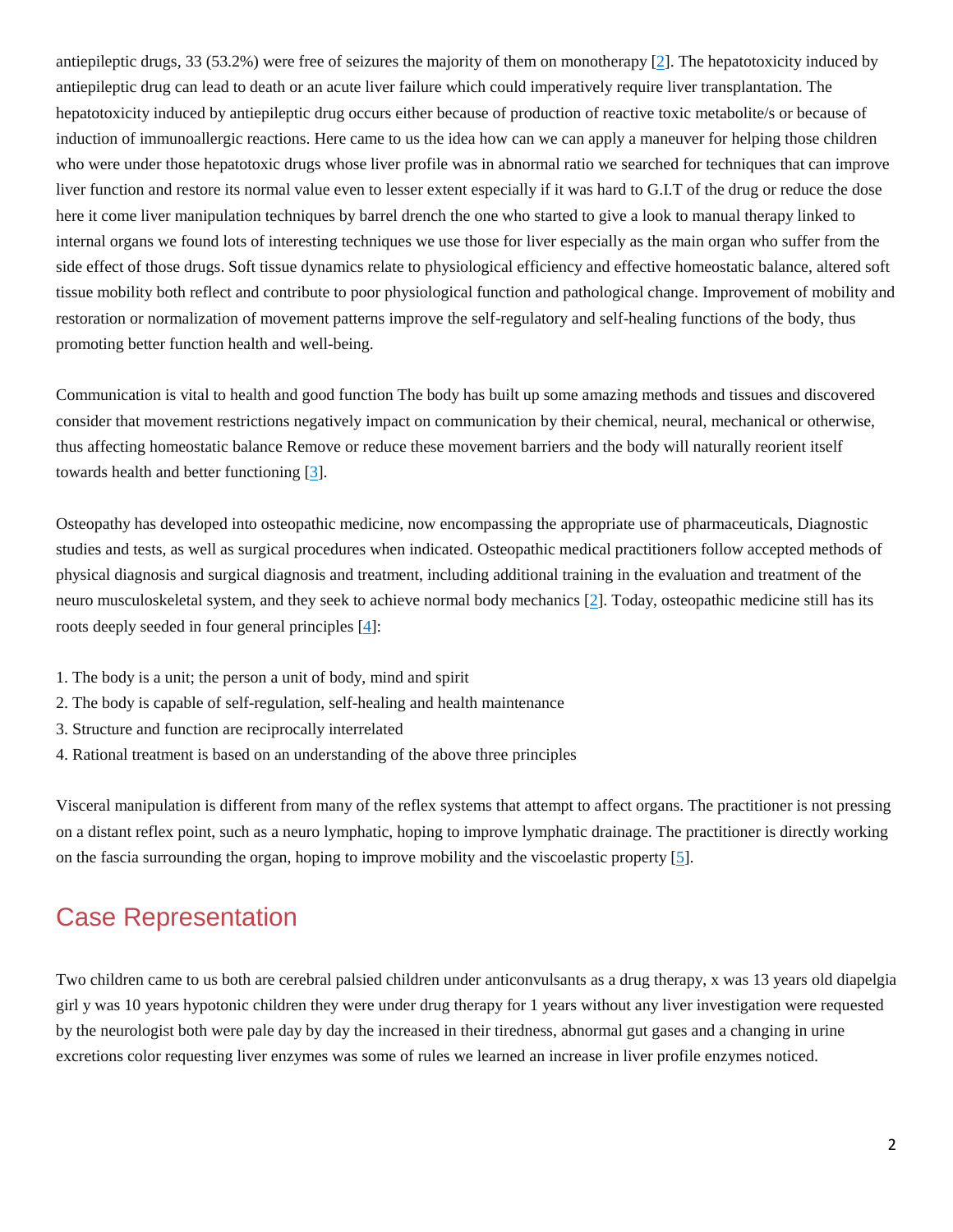# Methods for Treatment

15 minutes with the visceral manipulation techniques approach is done for three times a week for three month as follow:

- 1. Direct Subcostal Approach to the Liver. Pushing the central part of liver post superior it should move 2 cm in the direction of the push. This manipulate hepatorenal ligament by applying the same push toward an opposite direction of the trunk bending will manipulate R and L triangular ligament and also lifting the inferior border of liver with sudden fall will manipulate the coronary ligament.
- 2. With the patient in the supine position. Place your right hand flat over the hepatic region, fingertips above the sternoxiphoid line, pointing toward the left triangular ligament and palm on the lateral part of R9-11 over the right lateral aspect of the liver. Your hand should follow the convexity of the rib cage it is usually easier to palpate the motion during the expiry phase In the frontal plane, during expiry, your hand should rotate from right to left in a counterclockwise motion around an anteroposterior axis that passes just distal to the third knuckle of the right.
- 3. Release areas where, to treat the area of the left the tension of the hepatic flexure of the colon via the right phrenicocolic ligament Then move toward the falciform and stomach triangular ligament the fingers should be pushed superiorly and laterally To work on the entire liver at once put one hand medially and the other laterally As you move your fingers to work on different areas adjust the position of the patient to focus your left lateral decubitus position.
- 4. Place yourself behind the patient and put the palms of your hands on the anterolateral extremities of R7-9, with the pads of the fingers subcostal. Push the ribs anteriorly inferiorly and medially (toward the umbilicus and then in the opposite direction in slow back and forth cycle of around 10 per min with steadily increasing amplitude.
- 5. Emptying of the Gall Bladder Place the patient in a seated position and stand behind him with your fingers subcostal just lateral to the gall bladder, as here the abdomen is more easily depressed. Flatten your fingers well against the inferior side of the liver and be careful not to confuse the gall bladder with the first part of the duodenum or the transverse colon The superior duodenum is not sensitive to palpation whereas the gall bladder often is to force it to contract and expel the bile, push your fingers rhythmically with moderate amount of force in short 2-4 cm strokes superior, posterior and medially along the axis of gall bladder.
- 6. These induction techniques are performed in the supine position Your fingertips should be placed as close to the left triangular ligament as possible hand on the rib cage its ulnar aspect just extending onto the abdomen induction you work by encouraging the part of the motility cycle which is easiest and has the greatest amplitude [\[6](http://www.currentpediatrics.com/articles/effect-of-visceral-manipulation-on-liver-enzymes-on-a-child-with-cerebral-palsy.html#6)[,7\]](http://www.currentpediatrics.com/articles/effect-of-visceral-manipulation-on-liver-enzymes-on-a-child-with-cerebral-palsy.html#7).

#### **Laboratory Values**

#### **Liver function**

Liver function was tested to assess child recovery. All lab values of each child were surveyed by the same laboratory using the same methods. But still poor.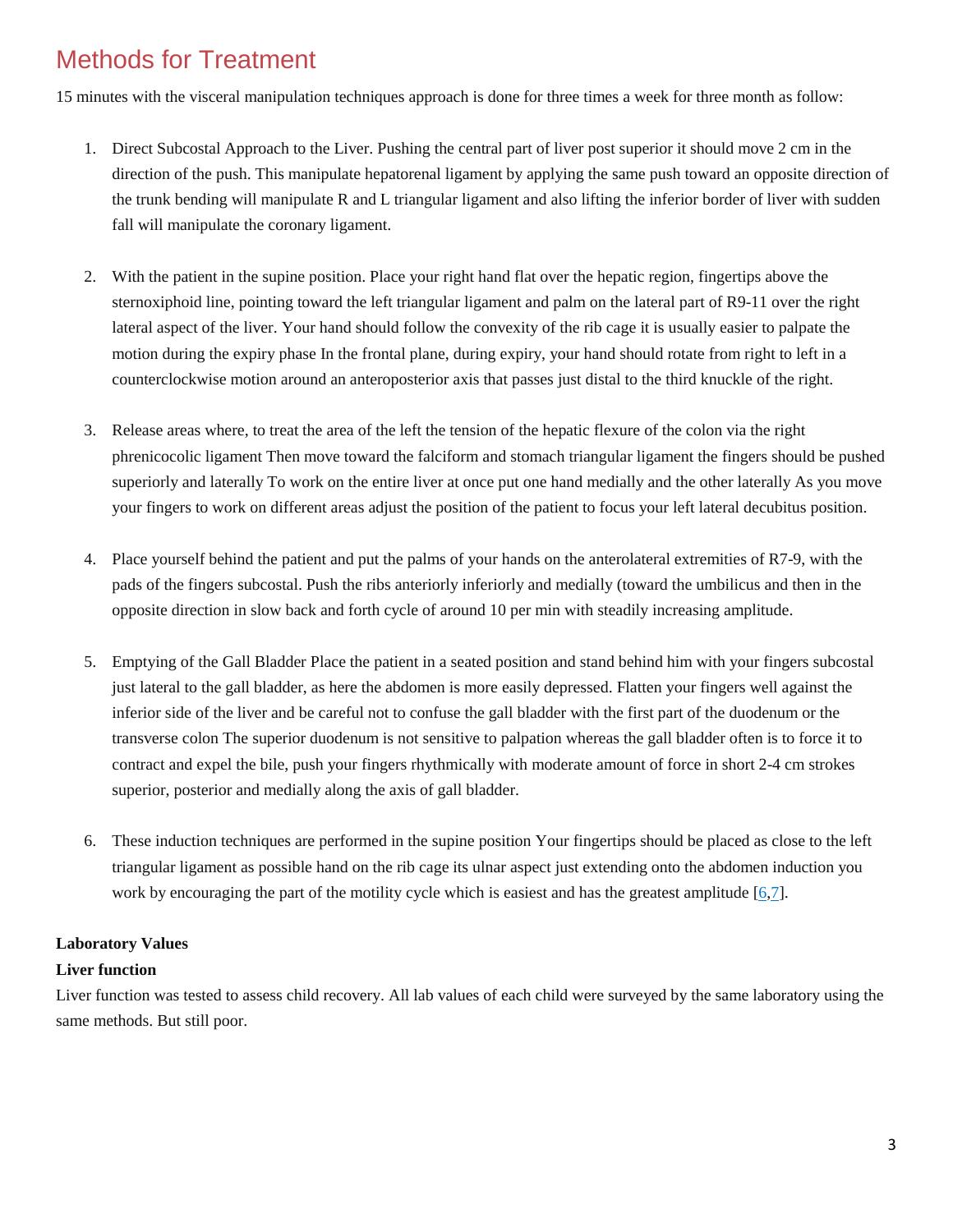# **Results**

Improvement of the cases was done after 3 month of liver manipulation techniques after the ordinary session of physiotherapy as the liver enzymes reach their normal value after the catastrophe effect of the anticonvulsants drugs on liver enzymes

### **Discussion**

Basic concepts of VM are tabulated in **Table 1**. **Table 1.** Laboratory values

| <b>Child</b> | <b>ALT</b> | <b>AST</b> | <b>ALT</b> | <b>AST</b> |
|--------------|------------|------------|------------|------------|
| dX           | 75         | 83         | 60         | 43         |
|              | 88         | 53         | 48         | 32         |

There are a few basic concepts about visceral manipulation. All organs have motility and mobility. Motility is the inherent and energetic characteristic of each organ, independent of external influences. The mobility of an organ is the way it moves—a mechanical concept.

For the most part, when assessing the viscera, each organ moves in phases towards and away from the axis of the body. Expir is the movement of an organ closer to the median axis and inspir is the movement of an organ away from it.

When performing visceral manipulation, it is often optimal to begin with the "listening technique." This is where, in a matter of seconds, an assessment is made as to where the body is asking for attention. Once that is established, three treatment techniques are used: direct, indirect, and induction.

The direct technique consists of applying slight traction directly to an organ. The indirect technique involves using the body as a long lever to influence the mobility of an organ (thus the treatment is not direct). An example of an indirect technique would be using trunk rotation in supine to address a kidney. The first two techniques are used to address an organ's mobility. The third technique, induction—which is also known as facilitation—addresses motility. Here one must know the precise pendulum-like motion of each organ and be able to assess the phases, i.e., inspir and expir. When the larger excursion of the two is determined, then facilitation of the lesser excursion is performed by working in its larger excursion first. It is the path of least resistance that one listens to and follow this explain the results on children [\[7\]](http://www.currentpediatrics.com/articles/effect-of-visceral-manipulation-on-liver-enzymes-on-a-child-with-cerebral-palsy.html#7).

Probably the only thing most people care to know about their gurgling inner organs is that they are functioning properly. But for Jean-Pierre Barral, an osteopath practicing in Grenoble, France, the body's vital viscera are like a beautifully complicated timepiece, each part in subtle but perpetual motion relative to the others. "In a single day, your internal organs move 30,000 times," he says. "Your liver alone travels 600 m." Problems arise, according to Barral, when a trauma or malfunction puts the mechanism out of alignment. "An organ that loses its mobility can throw the whole organism out of whack," he says. "Our task is to help it get back on track." To that end, Barral, 56, has spent nearly three decades developing the therapeutic technique he calls visceral manipulation. Here's how it works: using only his hands, Barral coaxes the kidneys, liver, stomach and other soft tissues back to their natural movement by applying soft pressure to the abdomen, thorax and urogenital areas. In this way, he